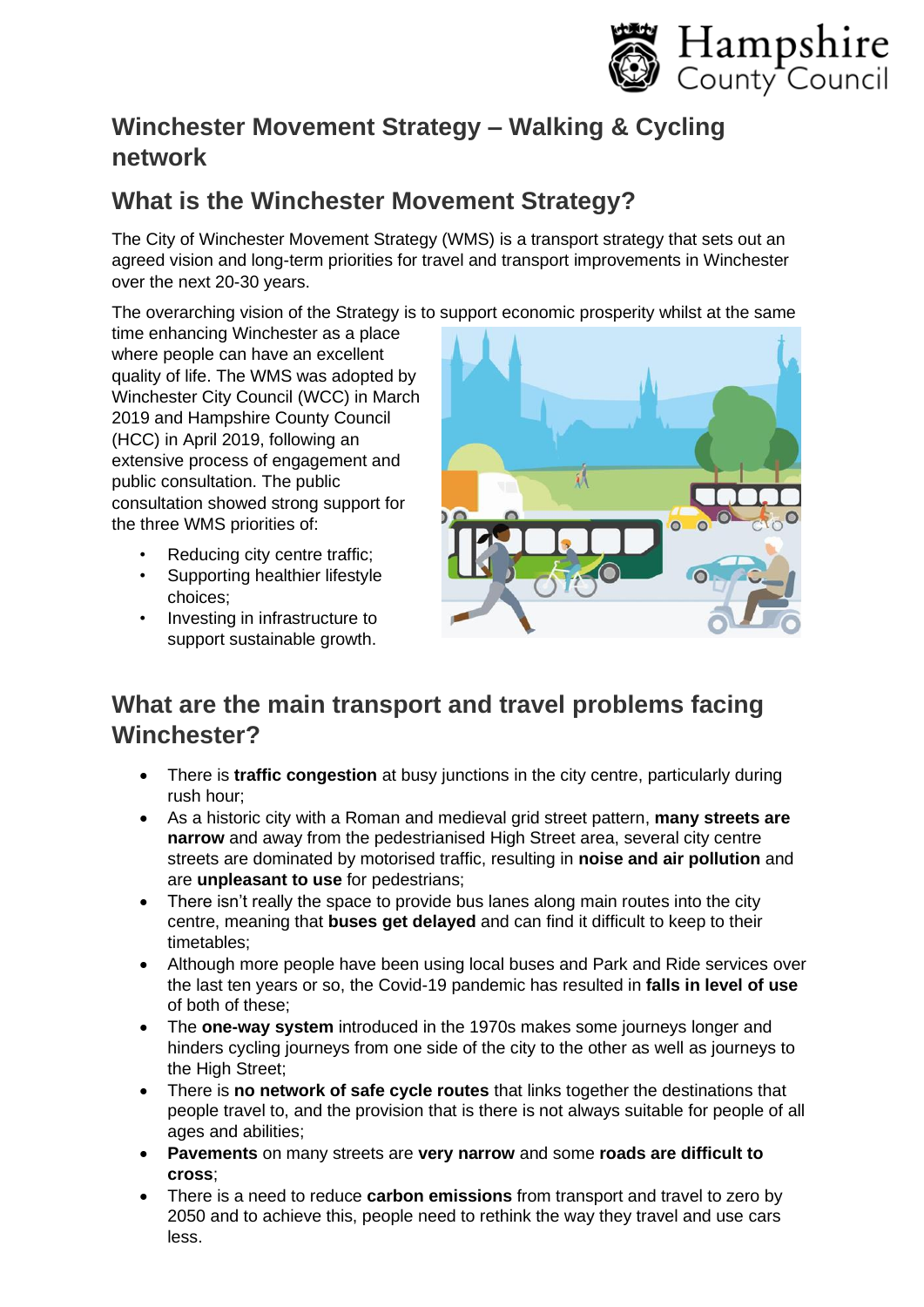

# **What sort of measures can I expect to see delivered in Winchester in the next ten years to help address these problems and meet the three WMS priorities?**

HCC and WCC will be seeking to make the following changes over the next ten years to help achieve these three priorities:





extensions of existing sites

Reducing the total amount of public car parking available in the city centre

Improving streets in the city centre by reallocating road space from vehicles and changing parts of the one-way system for general traffic.

HH.

Reducing the number of freight movements to/from the city centre at the busiest times

Delivery of a network of highquality cycling and walking routes -(Winchester

LCWIP)



Providing better access for buses (bus gates & bus only streets)

# **During the WMS public consultation, what did people say about cycling or walking in Winchester?**

Almost 3,000 people who live in, work in and visit the city shared their views about traffic and travel in Winchester through a range of meetings, surveys and workshops as part of two phases of public consultation. A questionnaire survey asked how people usually travel into the city and asked for people's views about different ways of travelling. Respondents shared their views on how the difficulties they have faced when cycling and walking within Winchester and the improvements that they wanted to see. The feedback is summarised below:

- Nearly three in four respondents (74%) supported the reallocation of road space to improve pedestrian and cycle provision.
- Of the 900 people said that they usually travel by car **into** Winchester, 30% said that they also walked into Winchester and 20% advised that they also cycled into Winchester. This suggests that for many people who usually drive, other forms of transport for journeys within the city could be used instead.
- 81% of people painted a negative picture of travelling around Winchester citing a number of problems and issues that they encountered.
- 208 respondents mentioned cycling. Many of these people said that they found cycling within Winchester either difficult or dangerous. 123 comments suggested that people felt that they could not travel safely when travelling by bicycle in Winchester.
- Nearly all of these 208 people, suggested that there should be additional cycle lanes and dedicated space for cyclists.
- 159 respondents proposed alternative solutions. 67% of these people identified that there is a need for more dedicated pedestrian space - mainly within the city centre. A fifth of these people said they wanted to see improvements that would enable those on foot to move more freely around the City centre and increase their feeling of safety whilst doing so.
- One third of respondents felt that an increase and improvement in the cycling infrastructure could have a positive impact on them, many reported being likely to cycle more often and being safer doing so.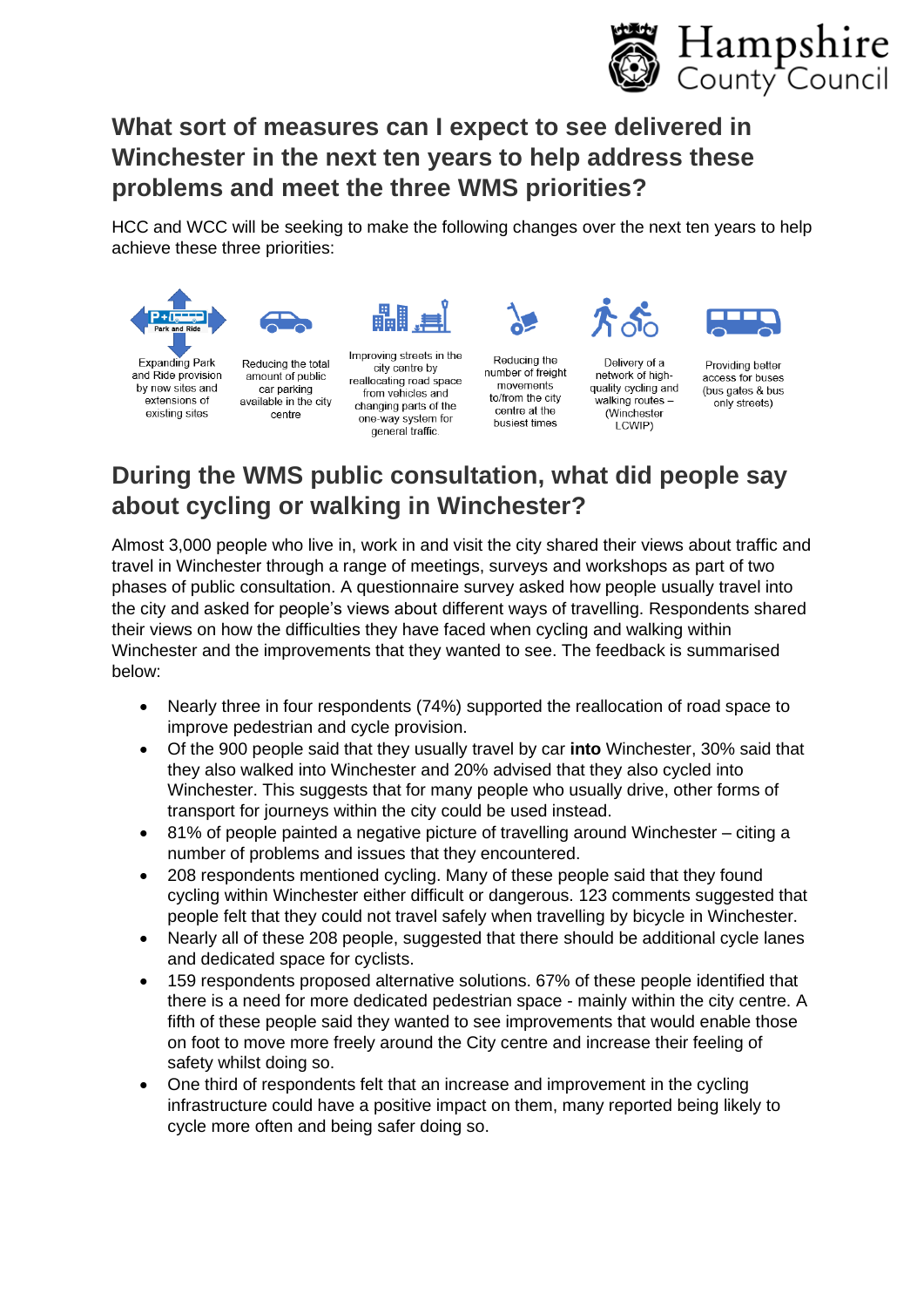

## **What are the plans for developing a network of walking and cycling routes in Winchester?**

The Winchester Local Cycling and Walking Infrastructure Plan proposes the development of a series of primary and secondary walking and cycle routes that connect together where people live to important and useful destinations (such as the shopping areas in the city centre, the leisure centre and the railway station). The aim over the coming years will be to start to deliver parts of the future network of routes shown in the map below:



To arrive at a prioritised set of routes, a series of workshops with a number of walking and cycling stakeholders were held. Potential routes were assessed against a series of criteria.

These routes will be designed to be safe, continuous, well-designed routes that are inclusive and cater for the needs of different people of different levels of cycling ability and personal mobility.